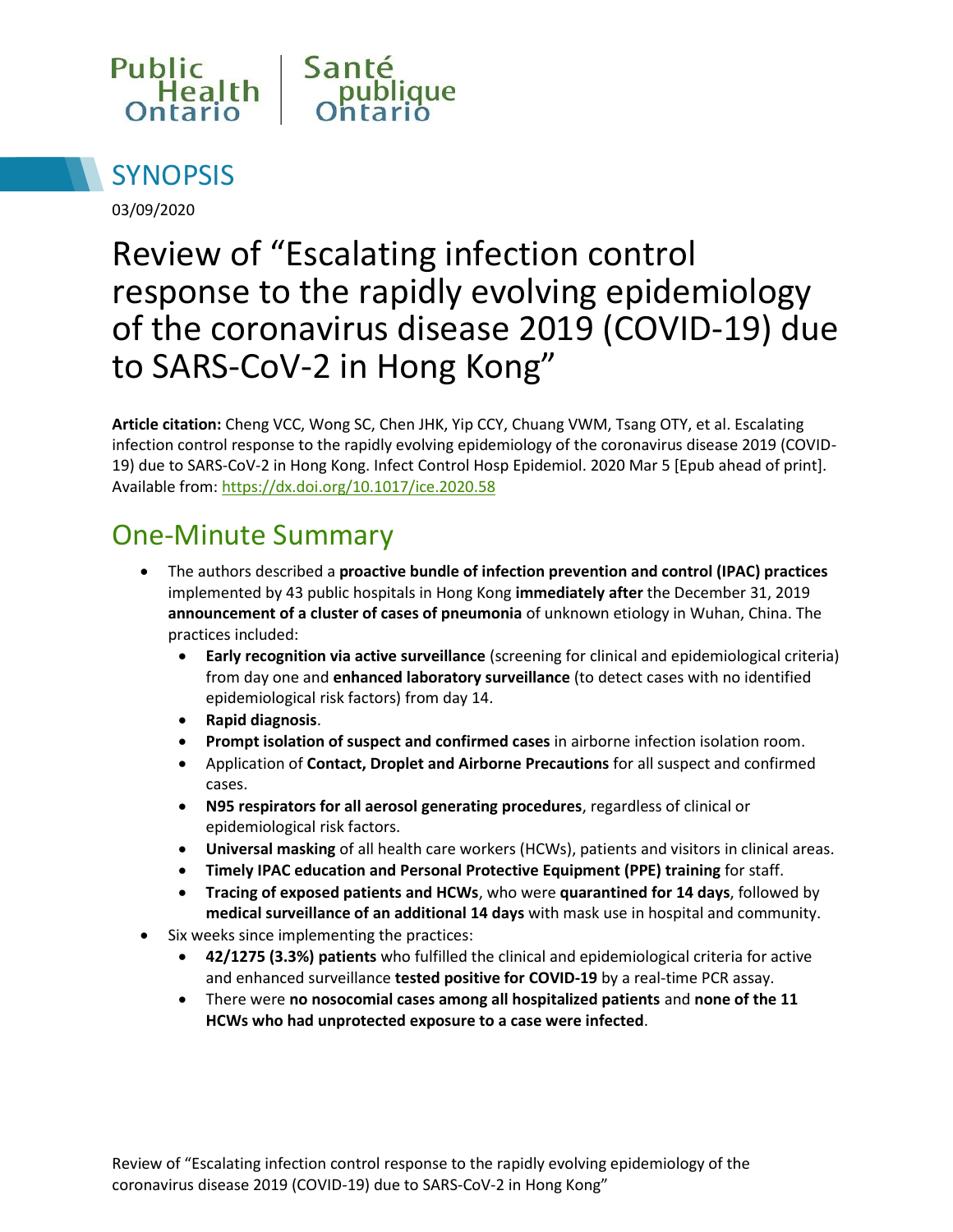### Additional Information

- The scope of the active and enhanced surveillance was **stepped up as the outbreak evolved**.
- The number of cases classified as local transmission increased from 1/13 (7.7%) over the period of day 22 to day 32 to 27/29 (93.1%) over the period of day 33 to 42.
	- 66% of the confirmed cases were transmitted within families.
	- Asymptomatic infection was diagnosed in a 91-year-old patient in one family cluster.
- **Viral RNA was not detected in exhaled air samples** collected from 10 cm at chin level from a patient with COVID-19 while the patient breathed normally, breathed deeply, spoke continuously, and coughed continuously, with and without a surgical mask. Based on this data, the authors suggest that COVID-19 **may not be predominantly transmitted by airborne route**.
- **Environmental surface swabs (n=13) were collected from six surfaces in the patient's** environment before and after the collection of air samples. **One sample (7.7%) tested positive**  (i.e., the window bench). This sample was taken before air sampling occurred, suggesting a role for **indirect contact transmission via fomites**.
- The authors suggest that screening by epidemiological criteria may be of less importance as local transmission grows. **Strict compliance with hand hygiene, universal use of surgical masks by everyone in the hospital, appropriate PPE use (especially during aerosol-generating procedures) are key to preventing nosocomial infections**.

## PHO Reviewer's Comments

- Exhaled air samples (n=8) collected from a single patient with a moderate viral load (3.3 x 10<sup>6</sup>) copies/mL in pooled nasopharyngeal and throat swabs and 5.9 x  $10^6$  copies/mL in saliva) tested negative. This finding from a single patient over a short duration of time may not be representative of a larger study population. Also, the high air exchanges in airborne infection isolation rooms are meant to swiftly remove any airborne contaminants present, so the air samples taken from that setting may not be generalizable to the general health care environment.
- The authors did not report on the timing of environmental sampling in relation to cleaning, so it is not known how well the sampling results reflect environmental contamination. In addition, viral culture was not performed on the samples to assess viability.

## Citation

Ontario Agency for Health Protection and Promotion (Public Health Ontario). Review of "Escalating infection control response to the rapidly evolving epidemiology of the coronavirus disease 2019 (COVID-19) due to SARS-CoV-2 in Hong Kong". Toronto, ON: Queen's Printer for Ontario; 2020.

#### Disclaimer

This document was developed by Public Health Ontario (PHO). PHO provides scientific and technical advice to Ontario's government, public health organizations and health care providers. PHO's work is guided by the current best available evidence at the time of publication.

The application and use of this document is the responsibility of the user. PHO assumes no liability resulting from any such application or use.